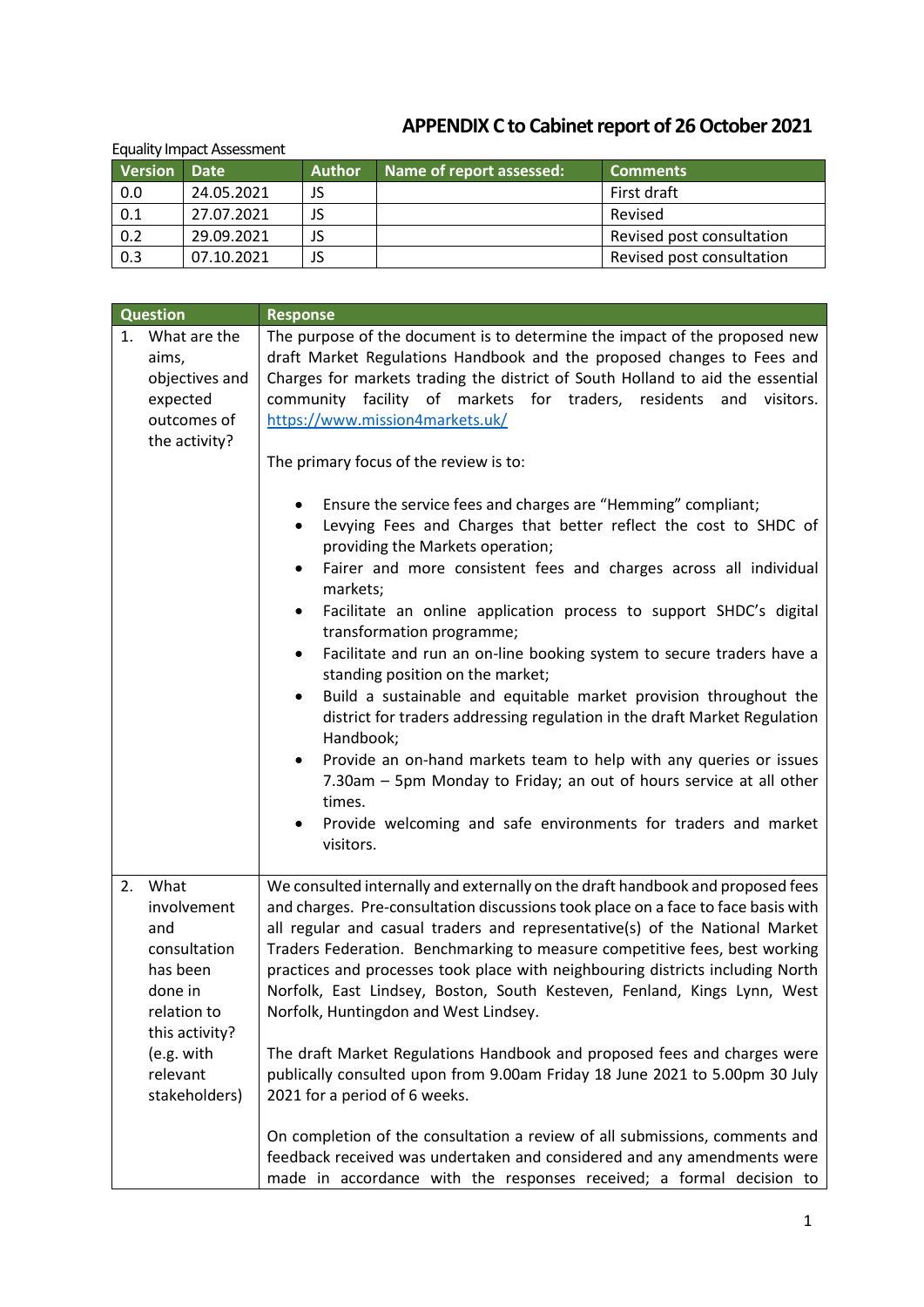| implement revised conditions will be required. It is anticipated that the draft<br>Market Regulations Handbook and proposed Fees and Charges will be<br>considered for approval by Cabinet on 29 October 2021 and adopted<br>immediately thereafter if approved.                                                                                                                                                                                                                                                                                                                   |
|------------------------------------------------------------------------------------------------------------------------------------------------------------------------------------------------------------------------------------------------------------------------------------------------------------------------------------------------------------------------------------------------------------------------------------------------------------------------------------------------------------------------------------------------------------------------------------|
| All known traders, parish and ward councillors, MP and non-statutory consultees<br>including national and local bodies representing society, hard to reach groups<br>and businesses received a copy of the consultation pack, including a copy of the<br>draft Market Regulations Handbook, proposed fees and charges, paper<br>questionnaire and signposting to SHDC website and online questionnaire. The<br>consultation documents were emailed and posted where necessary on 18 June<br>2021 and ongoing when requests for the same were received or consultees<br>identified. |
| The proposals were advertised on the South Holland District Council website and<br>copies were held at the Council building at Priory Road, Spalding from 18 June<br>2021 to 30 July 2021.                                                                                                                                                                                                                                                                                                                                                                                         |
| Following the removal of national restrictions on 19 July 2021 relating to the<br>Coronavirus pandemic, allowing for the free movement of people, consultation<br>packs were distributed to 13 community centres across the district on 21 July<br>2021.                                                                                                                                                                                                                                                                                                                           |
| A programme of communications took place throughout the consultation period<br>via social media; Facebook, Twitter and LinkedIn. Throughout the duration of<br>the consultation the printed and online press covered the consultation in<br>editions of the Spalding Voice and Spalding Today.                                                                                                                                                                                                                                                                                     |
| Consultees could take part in six (6) ways:                                                                                                                                                                                                                                                                                                                                                                                                                                                                                                                                        |
| Paper questionnaire $-$ A paper questionnaire was emailed to all stall<br>holders together with all the supporting information including the<br>consultation documents and summary of proposed changes.                                                                                                                                                                                                                                                                                                                                                                            |
| Online questionnaire $-$ An online questionnaire was available from the<br>South Holland District Council website via questionnaire monkey.                                                                                                                                                                                                                                                                                                                                                                                                                                        |
| Further copies were also available at the engagement events or on<br>request from the Markets Team either via telephone or email or via the<br>environmental services staff member attending at each market.                                                                                                                                                                                                                                                                                                                                                                       |
| Attendance at public engagement Sessions (see below for details)                                                                                                                                                                                                                                                                                                                                                                                                                                                                                                                   |
| During on-site engagement with traders and the public by Officers of the<br>Environmental Service team at the opening and closing of each market.                                                                                                                                                                                                                                                                                                                                                                                                                                  |
| Email reminder sent to all stall holders on 23 July 2021 reminding them<br>of the dates for closure of the consultation, provided links to the online<br>consultation document(s).                                                                                                                                                                                                                                                                                                                                                                                                 |
| <b>Public Engagement Sessions</b>                                                                                                                                                                                                                                                                                                                                                                                                                                                                                                                                                  |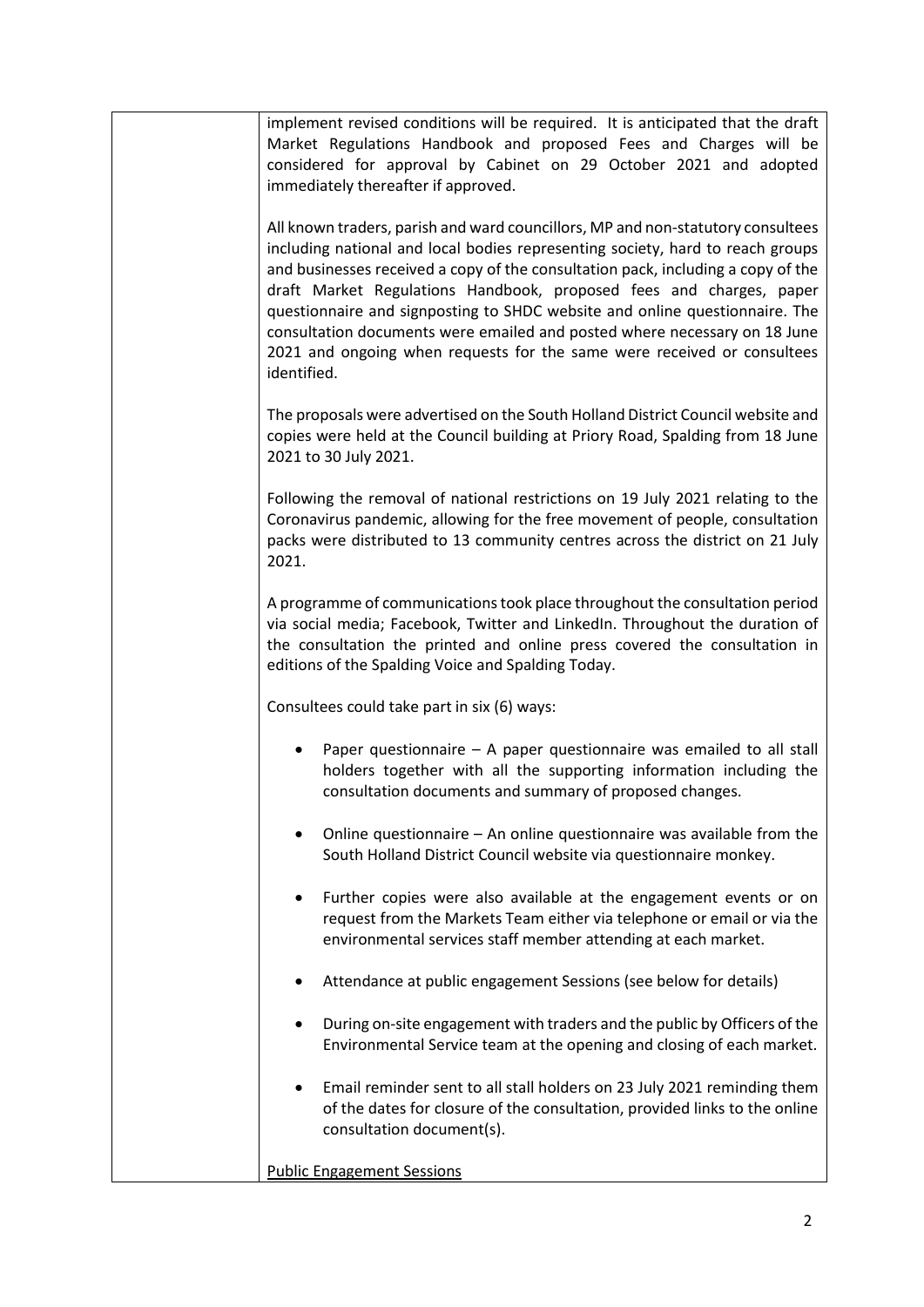|    |                                                                                                                                                 | Five on-site engagement sessions were held across the district attended by<br>Officers of Environmental Services and SHDC Elected Members. The sessions<br>offered the opportunity for anyone who wished so to do to discuss the<br>consultation and complete a questionnaire.<br>Officers completed the<br>questionnaire for those people who wished to participate but did not have the<br>means to complete the questionnaire themselves.<br>The engagement sessions took place at:<br>Tuesday 6 July 2021 - Spalding<br>$\bullet$<br>Thursday 8 July 2021 - Holbeach<br>$\bullet$<br>Friday 09.07.2021 - Crowland<br>$\bullet$<br>Friday 16 July 2021 - Long Sutton<br>$\bullet$<br>Saturday 17 July 2021 - Spalding<br>$\bullet$ |
|----|-------------------------------------------------------------------------------------------------------------------------------------------------|---------------------------------------------------------------------------------------------------------------------------------------------------------------------------------------------------------------------------------------------------------------------------------------------------------------------------------------------------------------------------------------------------------------------------------------------------------------------------------------------------------------------------------------------------------------------------------------------------------------------------------------------------------------------------------------------------------------------------------------|
|    |                                                                                                                                                 | Officers and Councillors were available between 9.00am and 2.00pm on the<br>days shown above. These times coincided with the normal market operating<br>hours.                                                                                                                                                                                                                                                                                                                                                                                                                                                                                                                                                                        |
| 3. | Who is<br>affected by<br>this activity?                                                                                                         | Those people that will be directly impacted by the proposals include all regular<br>and casual market traders operating in the South Holland district. At the time of<br>this report 246 pitches are available within the district. As of October 2020, 73<br>pitches were let and assumed let for 2021 is 117.<br>Demographic data has not historically been kept and there is currently no readily<br>available accurate or reliable data sources upon which we can rely to inform and                                                                                                                                                                                                                                              |
| 4. | What are the<br>arrangements<br>for monitoring<br>and reviewing<br>the actual<br>impact of the<br>activity?                                     | provide detail of personal demographics.<br>It is important to monitor the effect of the draft handbook and proposed fees<br>and charges on protected groups because this will identify if the handbook and<br>provision of service therein has the impact anticipated and that the mitigating<br>actions identified in this report have been effective.<br>Quarterly review meeting will take place between Officers and Trades to<br>facilitate the smooth running of the markets in the South Holland District, this                                                                                                                                                                                                               |
|    |                                                                                                                                                 | is an anticipatory action to identify ways equality is being promoted by SHDC<br>and ways it could do more to promote equality. It should also identify any<br>unintended consequences or barriers that might prevent participation by some<br>groups.                                                                                                                                                                                                                                                                                                                                                                                                                                                                                |
| 5. | Do the<br>outcomes of<br>the activity<br>complement<br>or hinder<br>other policies,<br>values or<br>objectives of<br>Environmental<br>Services? | This framework will assist Environmental Services to provide a positive impact<br>across all protected characteristics by ensuring that South Holland District<br>Council treats everyone on a fair and equal basis.                                                                                                                                                                                                                                                                                                                                                                                                                                                                                                                  |
| 6. | What positive<br>equality                                                                                                                       | A fairer and more transparent fees and charges system and regulation by way of<br>a Market Regulations Handbook.                                                                                                                                                                                                                                                                                                                                                                                                                                                                                                                                                                                                                      |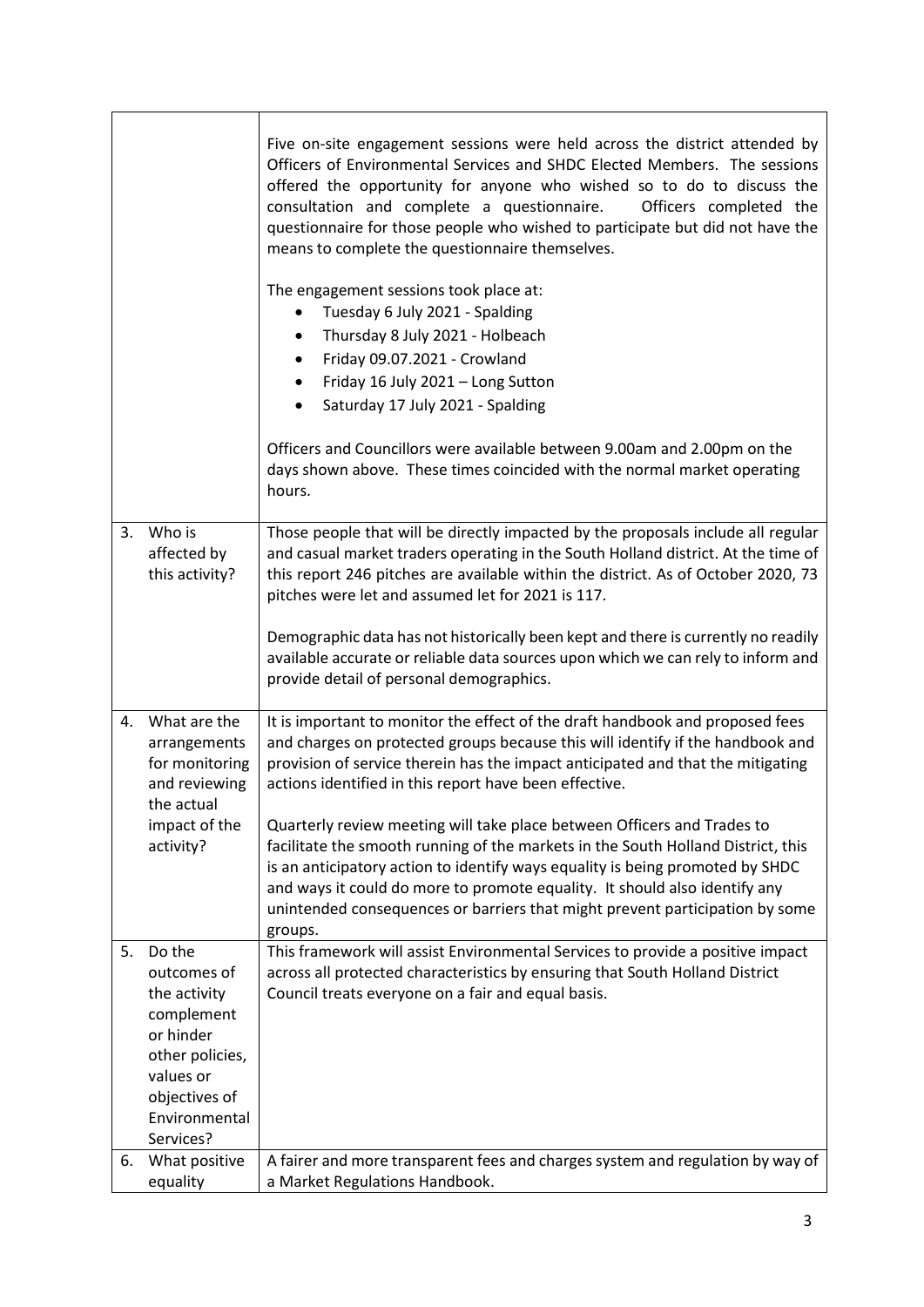| outcomes<br>could there be                                 |                                                                                                                                                                                                                                                                                                                                   |                                                                                       |                     | The proposed fees and charges are Hemming compliant and fairer because fees                                                                                   |
|------------------------------------------------------------|-----------------------------------------------------------------------------------------------------------------------------------------------------------------------------------------------------------------------------------------------------------------------------------------------------------------------------------|---------------------------------------------------------------------------------------|---------------------|---------------------------------------------------------------------------------------------------------------------------------------------------------------|
| overall?                                                   | and charges have been kept low / expanding trading opportunities.                                                                                                                                                                                                                                                                 |                                                                                       |                     |                                                                                                                                                               |
|                                                            | The markets will have the opportunity to a play a part in boosting trade to local<br>shops by attracting people to the area and encouraging residents to shop locally.                                                                                                                                                            |                                                                                       |                     |                                                                                                                                                               |
|                                                            |                                                                                                                                                                                                                                                                                                                                   | and convenient local way of shopping<br>https://www.ncbi.nlm.nih.gov/books/NBK219682/ |                     | Research shows those in lower income groups use the markets as an affordable                                                                                  |
|                                                            | Research shows markets are sites to promote social interaction<br>https://www.jrf.org.uk/sites/default/files/jrf/migrated/files/1940-markets-<br>social-interaction.pdf                                                                                                                                                           |                                                                                       |                     |                                                                                                                                                               |
|                                                            |                                                                                                                                                                                                                                                                                                                                   | supporting the markets within its district.                                           |                     | Market trading remains an affordable option for retail opportunities and start-<br>up businesses. South Holland District Council is committed to growing and  |
|                                                            |                                                                                                                                                                                                                                                                                                                                   | <b>Current Charges</b>                                                                | <b>Proposed New</b> | Difference from                                                                                                                                               |
|                                                            | <b>Markets</b>                                                                                                                                                                                                                                                                                                                    |                                                                                       | <b>Charges</b>      | <b>Current Charges</b>                                                                                                                                        |
|                                                            | Crowland                                                                                                                                                                                                                                                                                                                          | £5.10                                                                                 | £7.00               | 37%                                                                                                                                                           |
|                                                            | Long Sutton                                                                                                                                                                                                                                                                                                                       | £5.10                                                                                 | £8.50               | 67%                                                                                                                                                           |
|                                                            | Holbeach                                                                                                                                                                                                                                                                                                                          | £5.10                                                                                 | £7.00               | 37%                                                                                                                                                           |
|                                                            | <b>Spalding Sat</b>                                                                                                                                                                                                                                                                                                               | £19.00                                                                                | £7.00               | $-63%$                                                                                                                                                        |
|                                                            | <b>Spalding Tue</b>                                                                                                                                                                                                                                                                                                               | £19.00                                                                                | £7.00               | $-63%$                                                                                                                                                        |
|                                                            |                                                                                                                                                                                                                                                                                                                                   | its duty to provide and manage its markets.                                           |                     | The main purpose of having a Handbook is to set out the matters the South<br>Holland District Council will take into account when considering and undertaking |
| 7. What negative<br>equality<br>outcomes<br>could there be | The markets team is committed to the opportunity to promote and grow its<br>market occupancy rates. The markets continue to be a cheaper alternative for<br>trading and potentially growing the jobs market with a new generation of<br>traders.                                                                                  |                                                                                       |                     |                                                                                                                                                               |
| overall?                                                   | Identifying issues which may adversely affect protected groups may be easier to<br>do with existing policies and procedures however a prediction can been made<br>about the impact of the new draft Market Regulations Handbook and proposed<br>fees and charges.                                                                 |                                                                                       |                     |                                                                                                                                                               |
|                                                            | Increases in fees and charges for traders could be unaffordable for some traders<br>resulting in reduced trader occupancy.                                                                                                                                                                                                        |                                                                                       |                     |                                                                                                                                                               |
|                                                            | However, market trading in the district is still very affordable when considering<br>the alternatives of entering into the retail shop environment and benchmarking<br>against other local authorities. Fees have been kept low and free in recent<br>months to encourage traders to stand on any of the markets in the district. |                                                                                       |                     |                                                                                                                                                               |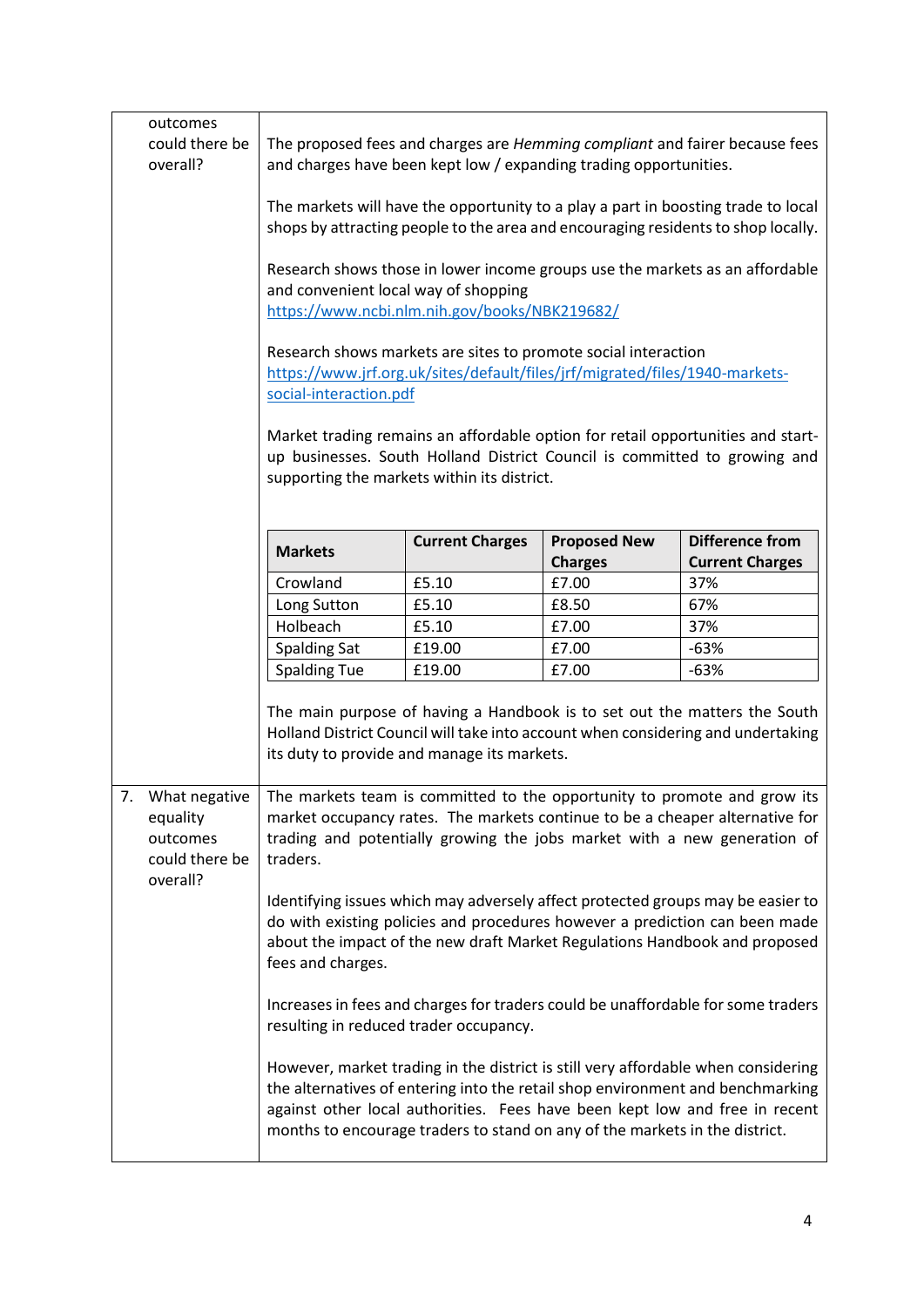| Some disabilities, depending on their nature and severity, will have little or no                                                                                                                                                              |
|------------------------------------------------------------------------------------------------------------------------------------------------------------------------------------------------------------------------------------------------|
| impact on the access to and provision of this public service. The requirement                                                                                                                                                                  |
| for traders to erect and dismantle their own stalls suggests however that those                                                                                                                                                                |
| most likely to have issues accessing the service are individuals with a visual                                                                                                                                                                 |
| impairment and any range of physical impairments that make it difficult for them                                                                                                                                                               |
| put up their own stalls.                                                                                                                                                                                                                       |
|                                                                                                                                                                                                                                                |
| Various forms of learning or physical disability could impact on the ability to<br>understand guidance and / or use computers, keyboards or any of the digital<br>offering to access the online book and pay system. Around 15% of the overall |
| population have dyslexia / dyspraxia or other specific learning difficulties.<br>https://www.bdadyslexia.org.uk/                                                                                                                               |
|                                                                                                                                                                                                                                                |

| <b>Protected</b>      | Please explain and give example of any evidence/data used                                                                                                                                                                                                                                                                                                                                                                                                                                                                                                                     |
|-----------------------|-------------------------------------------------------------------------------------------------------------------------------------------------------------------------------------------------------------------------------------------------------------------------------------------------------------------------------------------------------------------------------------------------------------------------------------------------------------------------------------------------------------------------------------------------------------------------------|
| <b>Characteristic</b> |                                                                                                                                                                                                                                                                                                                                                                                                                                                                                                                                                                               |
| <b>Group</b>          |                                                                                                                                                                                                                                                                                                                                                                                                                                                                                                                                                                               |
|                       | The Markets service is unable to give reliable information regarding trader Nationality, Ethnicity,<br>Disability or sexual orientation as it is not provided by traders when applying to stand on the<br>market(s).                                                                                                                                                                                                                                                                                                                                                          |
|                       |                                                                                                                                                                                                                                                                                                                                                                                                                                                                                                                                                                               |
|                       | As a public sector body South Holland District Council has a legal duty to eliminate unlawful<br>discrimination, advance equality of opportunity between people who share a protected<br>characteristic and those who do not and foster good relations between people who share a<br>protected characteristic and those who do not. While we shall ensure compliance with the public<br>sector duty under the Equality Act 2010 we cannot anticipate all situations and we cannot be<br>responsible to the provision or adaptation of equipment that may be supplied by SHDC. |
| Disability            | The Equality Act 2010 recognises that bringing about equality for disabled<br>people may mean changing the way in which services are delivered, providing<br>extra equipment and / or removal of physical barriers. The duty to make<br>reasonable adjustments aims to make sure that a disabled person can use a<br>service as close as it is reasonable practicable to do so to the standard usually<br>offered to non-disabled people. When the duty arises SHDC is under a<br>positive and proactive duty to take steps to remove or prevent these<br>obstacles.          |
|                       | The Equality Act 2010 provides that a person has a disability if he / she has a<br>physical or mental impairment and the impairment has a substantial and long<br>term adverse effect on their ability to carry out normal day to day activities.                                                                                                                                                                                                                                                                                                                             |
|                       | Possible negative impact on individuals who are unable erect their own stalls.<br>Possible negative impact for individuals who are unable to use online services.                                                                                                                                                                                                                                                                                                                                                                                                             |
|                       | It is difficult to obtain definitive figures as estimates vary, the average is<br>between 15% - 20% of the UK population are disabled. Of South Holland's<br>total population 88270, 79.38% (70073) are not limited by disability in their<br>day to day activities. 9.4% (8376) are limited a lot and 11.13% (9821) are                                                                                                                                                                                                                                                      |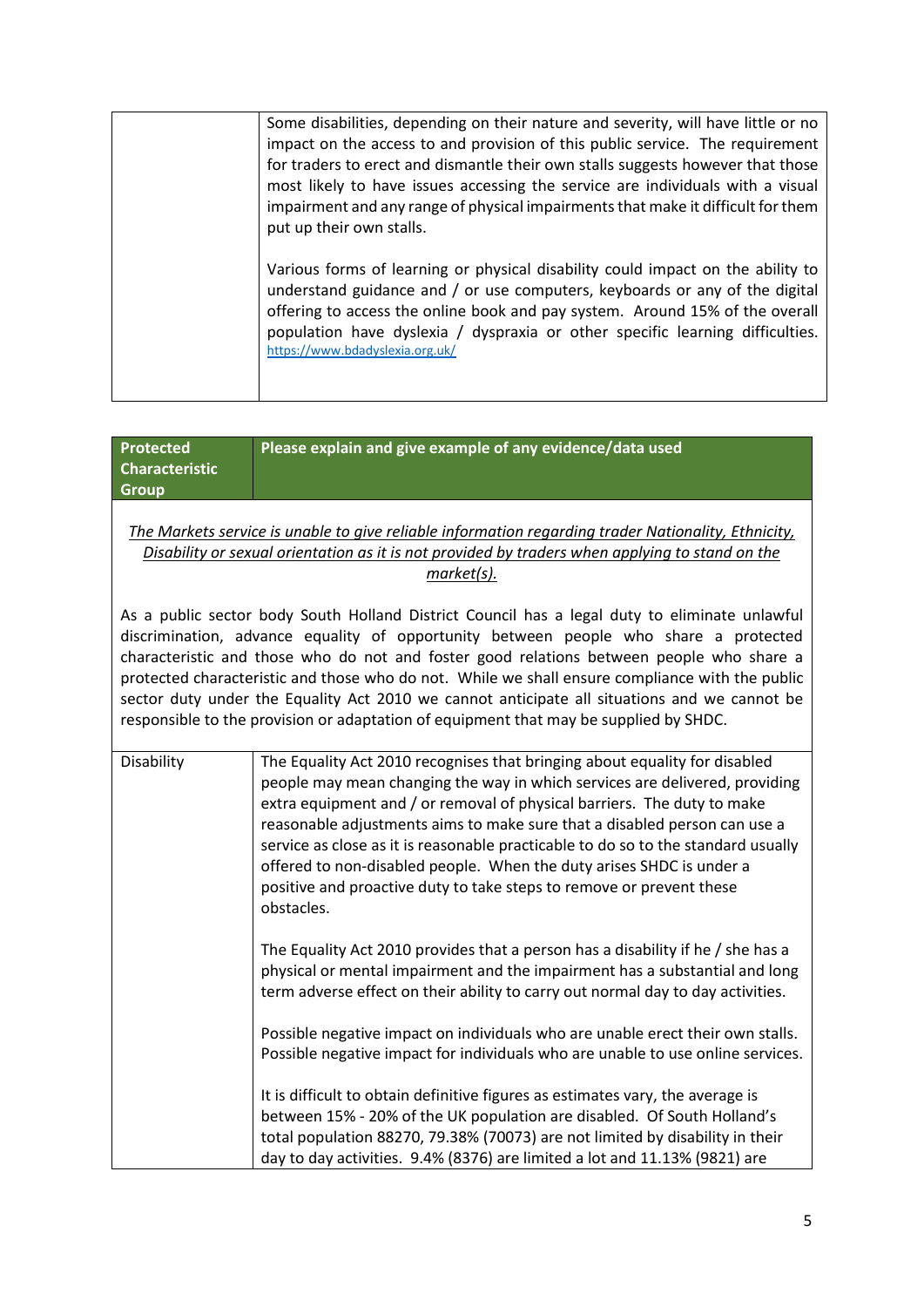|                    | limited a little, below the national average                                                                                                                   |
|--------------------|----------------------------------------------------------------------------------------------------------------------------------------------------------------|
|                    | https://www.ons.gov.uk/census/2011census/2011censusdata                                                                                                        |
|                    |                                                                                                                                                                |
|                    | Stall Erection and Online services - Book and Pay.                                                                                                             |
|                    | The service provided should be capable of being adjusted to ensure maximum                                                                                     |
|                    | accessibility.                                                                                                                                                 |
|                    |                                                                                                                                                                |
|                    | Based on the evidence received through the consultation 81.29% of                                                                                              |
|                    | respondents did not consider themselves as having a long term illness or                                                                                       |
|                    | impairment.                                                                                                                                                    |
|                    |                                                                                                                                                                |
|                    | We consider from these results those persons who identify themselves to have                                                                                   |
|                    | a physical or mental impairment that would impair their ability to put up their                                                                                |
|                    | own stall to be low.                                                                                                                                           |
|                    |                                                                                                                                                                |
|                    | SHDC will offer reasonable adjustment and assistance to those person who<br>identify as requiring assistance by way of physical support for stall erection and |
|                    | by way of offering an assisted digital support option.                                                                                                         |
|                    |                                                                                                                                                                |
|                    | Organisations and charities provide specialist advice and support to disabled                                                                                  |
|                    | users and SHDC can signpost to these in addition to providing accessibility to                                                                                 |
|                    | the service.                                                                                                                                                   |
|                    |                                                                                                                                                                |
| Gender             | No impact relating to gender reassignment has been identified.                                                                                                 |
| reassignment       |                                                                                                                                                                |
| Marriage or civil  | No impact relating to marriage or civil partnership has been identified.                                                                                       |
| partnership        |                                                                                                                                                                |
| Pregnancy and      | No impact relating to pregnancy and maternity has been identified.                                                                                             |
| maternity          |                                                                                                                                                                |
| Race               | No impact relating to race has been identified.                                                                                                                |
| Religion or belief | No impact relating to religion or belief has been identified.                                                                                                  |
| Sexual             | No impact relating to sexual orientation has been identified.                                                                                                  |
| orientation        |                                                                                                                                                                |
| Sex (gender)       | No impact relating to gender has been identified.                                                                                                              |
| Age                | The average (median) age in South Holland is 45 year old. 2011 census.                                                                                         |
|                    | 16.6% of South Holland's population is under 16 years old.                                                                                                     |
|                    | 60.5% of South Holland's population fall within the working age bracket (16-                                                                                   |
|                    | 64) and                                                                                                                                                        |
|                    | 22.9% of South Holland's population is 65 or over. 2011 census.                                                                                                |
|                    | Markets are accessed by people of a wide range of ages and traditionally used                                                                                  |
|                    | by the older generation who may benefit from a centrally located market. They                                                                                  |
|                    | provide a safe outdoor area for shopping and add a social benefit within the                                                                                   |
|                    | community, particularly so in rural areas.<br>The highest proportion of                                                                                        |
|                    | respondents were ages between 65-74yrs:                                                                                                                        |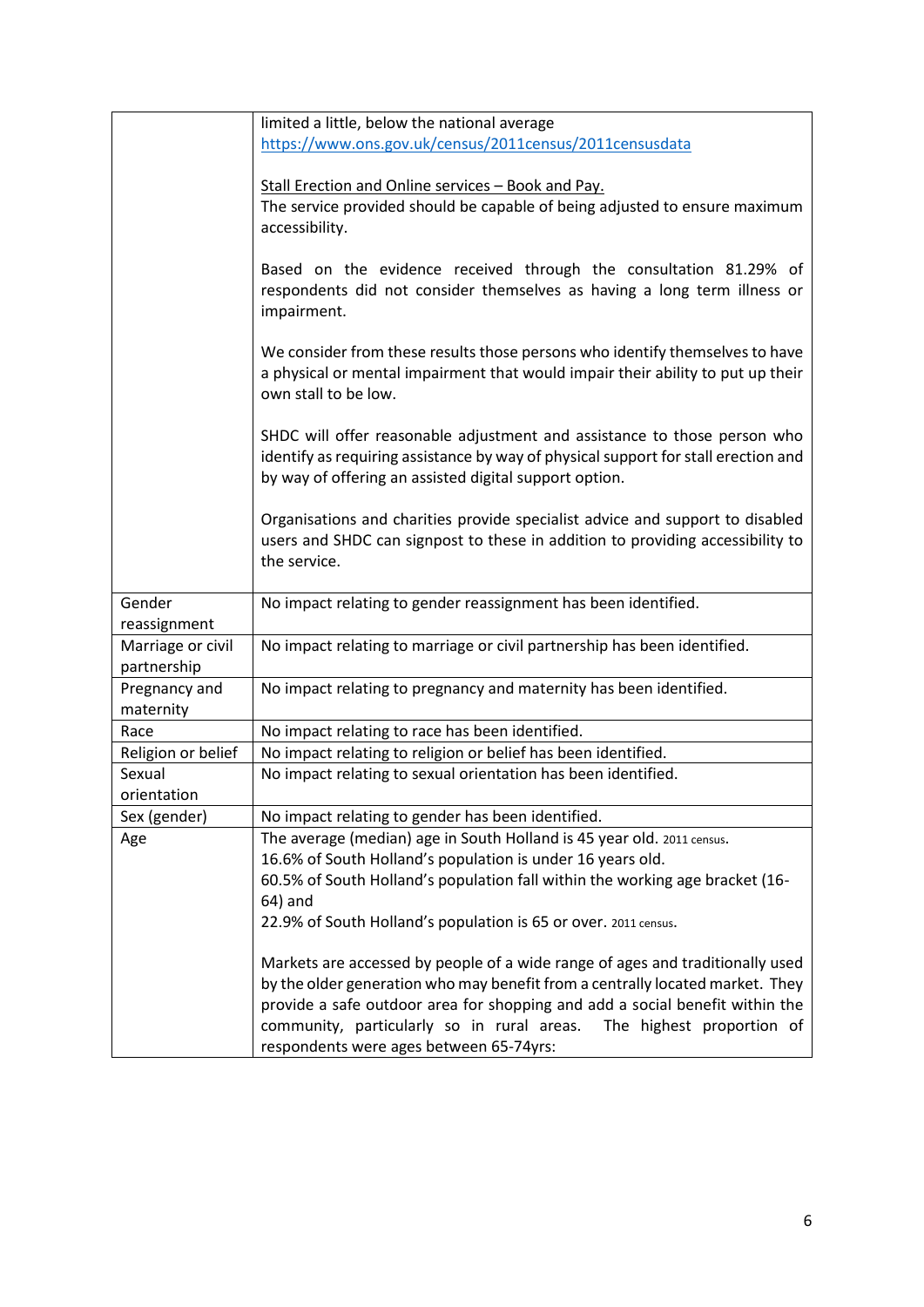

## **Evaluation**

| <b>Question</b>                                                                                                                                       | <b>Evaluation/Justification</b>                                                                                                                                                                                                                            |                                                                                                                                                                                                                                                                                                                                                                                                                                     |
|-------------------------------------------------------------------------------------------------------------------------------------------------------|------------------------------------------------------------------------------------------------------------------------------------------------------------------------------------------------------------------------------------------------------------|-------------------------------------------------------------------------------------------------------------------------------------------------------------------------------------------------------------------------------------------------------------------------------------------------------------------------------------------------------------------------------------------------------------------------------------|
| Is it possible the proposed<br>activity could discriminate or<br>unfairly disadvantage people                                                         | Due regard to the public sector equality duty must be had and<br>considered in relation to online access, stall erection and pop up<br>stall provision and erection as it is may disadvantage disabled<br>users or those with long term health conditions. |                                                                                                                                                                                                                                                                                                                                                                                                                                     |
| <b>Final Decision:</b>                                                                                                                                | <b>Tick the relevant box</b>                                                                                                                                                                                                                               | Include any explanation / Justification                                                                                                                                                                                                                                                                                                                                                                                             |
| No barriers<br>$1_{-}$<br>identified; therefore<br>the activity will<br>proceed.                                                                      |                                                                                                                                                                                                                                                            |                                                                                                                                                                                                                                                                                                                                                                                                                                     |
| You can decide to<br>2 <sub>1</sub><br>stop the activity<br>practice at some<br>point because the<br>data shows bias<br>towards one or<br>more groups |                                                                                                                                                                                                                                                            |                                                                                                                                                                                                                                                                                                                                                                                                                                     |
| You can adapt or<br>3.<br>change the activity<br>in a way which you<br>think will eliminate<br>the bias                                               | X                                                                                                                                                                                                                                                          | Continue with the policy (functions,<br>activities and decisions) and introduce<br>initial screening to improve access to<br>the service and identify those persons<br>who require additional support to<br>promote equality in line with the duty<br>to have due regard.<br>Reasonable steps to anticipate and<br>accommodate the needs of disabled<br>individuals where the self-serve model<br>does not meet the requirements of |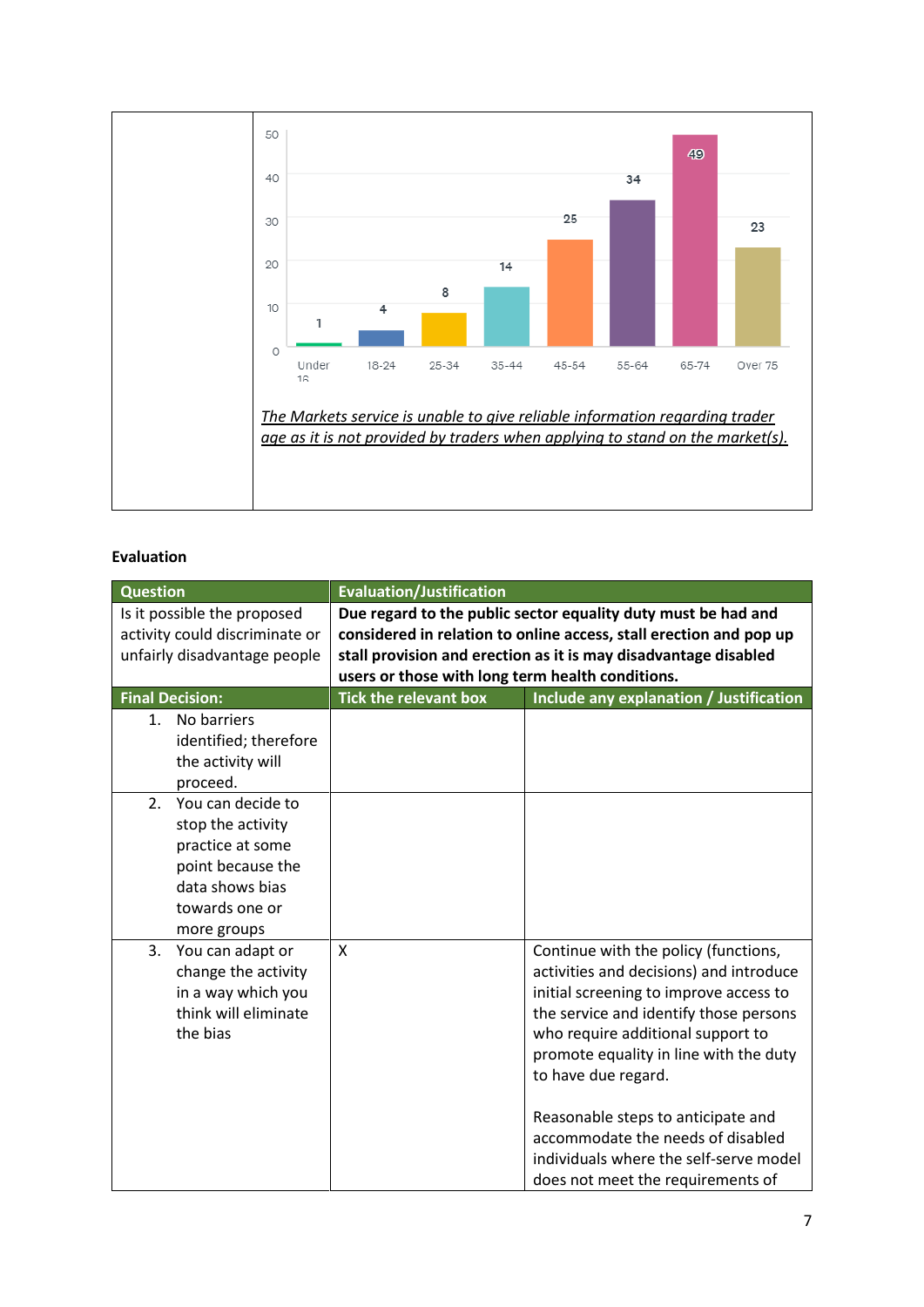| the EqA 2010 by offering a digital<br>assist service.<br>Offer a proactive customer service<br>offering support for service users by<br>way of a call back, digital assist to<br>those individuals who have a<br>neurodivergent disability to offer help<br>to process the information and<br>complete the booking system.<br>Pop-up Stalls - providing personal<br>assistance for persons identifying<br>themselves as needing assistance via<br>the booking platform. Ensuring due<br>regard to that duty in consideration of<br>pop up stall provision and erection so<br>as meet the needs of service users and<br>reduce inequality.<br>Offer third parties (PSPS) access to the<br>book and pay system to act as a first |  |
|--------------------------------------------------------------------------------------------------------------------------------------------------------------------------------------------------------------------------------------------------------------------------------------------------------------------------------------------------------------------------------------------------------------------------------------------------------------------------------------------------------------------------------------------------------------------------------------------------------------------------------------------------------------------------------------------------------------------------------|--|
|                                                                                                                                                                                                                                                                                                                                                                                                                                                                                                                                                                                                                                                                                                                                |  |
|                                                                                                                                                                                                                                                                                                                                                                                                                                                                                                                                                                                                                                                                                                                                |  |
|                                                                                                                                                                                                                                                                                                                                                                                                                                                                                                                                                                                                                                                                                                                                |  |
|                                                                                                                                                                                                                                                                                                                                                                                                                                                                                                                                                                                                                                                                                                                                |  |
|                                                                                                                                                                                                                                                                                                                                                                                                                                                                                                                                                                                                                                                                                                                                |  |
|                                                                                                                                                                                                                                                                                                                                                                                                                                                                                                                                                                                                                                                                                                                                |  |
|                                                                                                                                                                                                                                                                                                                                                                                                                                                                                                                                                                                                                                                                                                                                |  |
|                                                                                                                                                                                                                                                                                                                                                                                                                                                                                                                                                                                                                                                                                                                                |  |
|                                                                                                                                                                                                                                                                                                                                                                                                                                                                                                                                                                                                                                                                                                                                |  |
|                                                                                                                                                                                                                                                                                                                                                                                                                                                                                                                                                                                                                                                                                                                                |  |
|                                                                                                                                                                                                                                                                                                                                                                                                                                                                                                                                                                                                                                                                                                                                |  |
|                                                                                                                                                                                                                                                                                                                                                                                                                                                                                                                                                                                                                                                                                                                                |  |
|                                                                                                                                                                                                                                                                                                                                                                                                                                                                                                                                                                                                                                                                                                                                |  |
|                                                                                                                                                                                                                                                                                                                                                                                                                                                                                                                                                                                                                                                                                                                                |  |
|                                                                                                                                                                                                                                                                                                                                                                                                                                                                                                                                                                                                                                                                                                                                |  |
|                                                                                                                                                                                                                                                                                                                                                                                                                                                                                                                                                                                                                                                                                                                                |  |
|                                                                                                                                                                                                                                                                                                                                                                                                                                                                                                                                                                                                                                                                                                                                |  |
|                                                                                                                                                                                                                                                                                                                                                                                                                                                                                                                                                                                                                                                                                                                                |  |
|                                                                                                                                                                                                                                                                                                                                                                                                                                                                                                                                                                                                                                                                                                                                |  |
|                                                                                                                                                                                                                                                                                                                                                                                                                                                                                                                                                                                                                                                                                                                                |  |
|                                                                                                                                                                                                                                                                                                                                                                                                                                                                                                                                                                                                                                                                                                                                |  |
|                                                                                                                                                                                                                                                                                                                                                                                                                                                                                                                                                                                                                                                                                                                                |  |
|                                                                                                                                                                                                                                                                                                                                                                                                                                                                                                                                                                                                                                                                                                                                |  |
| line customer support.                                                                                                                                                                                                                                                                                                                                                                                                                                                                                                                                                                                                                                                                                                         |  |
|                                                                                                                                                                                                                                                                                                                                                                                                                                                                                                                                                                                                                                                                                                                                |  |
| Signposting to external support                                                                                                                                                                                                                                                                                                                                                                                                                                                                                                                                                                                                                                                                                                |  |
| services such as access to work and                                                                                                                                                                                                                                                                                                                                                                                                                                                                                                                                                                                                                                                                                            |  |
| NHS services.                                                                                                                                                                                                                                                                                                                                                                                                                                                                                                                                                                                                                                                                                                                  |  |
|                                                                                                                                                                                                                                                                                                                                                                                                                                                                                                                                                                                                                                                                                                                                |  |
| https://www.nhs.uk/conditions/social-                                                                                                                                                                                                                                                                                                                                                                                                                                                                                                                                                                                                                                                                                          |  |
| care-and-support-guide/money-work-                                                                                                                                                                                                                                                                                                                                                                                                                                                                                                                                                                                                                                                                                             |  |
| and-benefits/work-and-disability/                                                                                                                                                                                                                                                                                                                                                                                                                                                                                                                                                                                                                                                                                              |  |
|                                                                                                                                                                                                                                                                                                                                                                                                                                                                                                                                                                                                                                                                                                                                |  |
| https://www.gov.uk/access-to-work                                                                                                                                                                                                                                                                                                                                                                                                                                                                                                                                                                                                                                                                                              |  |
|                                                                                                                                                                                                                                                                                                                                                                                                                                                                                                                                                                                                                                                                                                                                |  |
| X<br><b>Barriers and impact</b><br>The proportion of society affected is<br>4.                                                                                                                                                                                                                                                                                                                                                                                                                                                                                                                                                                                                                                                 |  |
| identified, however<br>considered to be low and safeguards                                                                                                                                                                                                                                                                                                                                                                                                                                                                                                                                                                                                                                                                     |  |
| having considered<br>are to be put in place to adjust                                                                                                                                                                                                                                                                                                                                                                                                                                                                                                                                                                                                                                                                          |  |
| all available options<br>procedure to support individuals in                                                                                                                                                                                                                                                                                                                                                                                                                                                                                                                                                                                                                                                                   |  |
| carefully, there<br>accessing the service.                                                                                                                                                                                                                                                                                                                                                                                                                                                                                                                                                                                                                                                                                     |  |
| appear to be no                                                                                                                                                                                                                                                                                                                                                                                                                                                                                                                                                                                                                                                                                                                |  |
| other proportionate<br>Quarterly review meetings will take                                                                                                                                                                                                                                                                                                                                                                                                                                                                                                                                                                                                                                                                     |  |
| place with traders and their trade<br>ways to achieve the                                                                                                                                                                                                                                                                                                                                                                                                                                                                                                                                                                                                                                                                      |  |
| aim of the activity.<br>representative bodies to ensure                                                                                                                                                                                                                                                                                                                                                                                                                                                                                                                                                                                                                                                                        |  |
| Therefore you are                                                                                                                                                                                                                                                                                                                                                                                                                                                                                                                                                                                                                                                                                                              |  |
| continued review and compliance with                                                                                                                                                                                                                                                                                                                                                                                                                                                                                                                                                                                                                                                                                           |  |
| going to proceed<br>the public sector equality duty.                                                                                                                                                                                                                                                                                                                                                                                                                                                                                                                                                                                                                                                                           |  |
| with caution with                                                                                                                                                                                                                                                                                                                                                                                                                                                                                                                                                                                                                                                                                                              |  |
|                                                                                                                                                                                                                                                                                                                                                                                                                                                                                                                                                                                                                                                                                                                                |  |
| this activity knowing                                                                                                                                                                                                                                                                                                                                                                                                                                                                                                                                                                                                                                                                                                          |  |
| that it may favour                                                                                                                                                                                                                                                                                                                                                                                                                                                                                                                                                                                                                                                                                                             |  |
| some people less                                                                                                                                                                                                                                                                                                                                                                                                                                                                                                                                                                                                                                                                                                               |  |
| than others,                                                                                                                                                                                                                                                                                                                                                                                                                                                                                                                                                                                                                                                                                                                   |  |